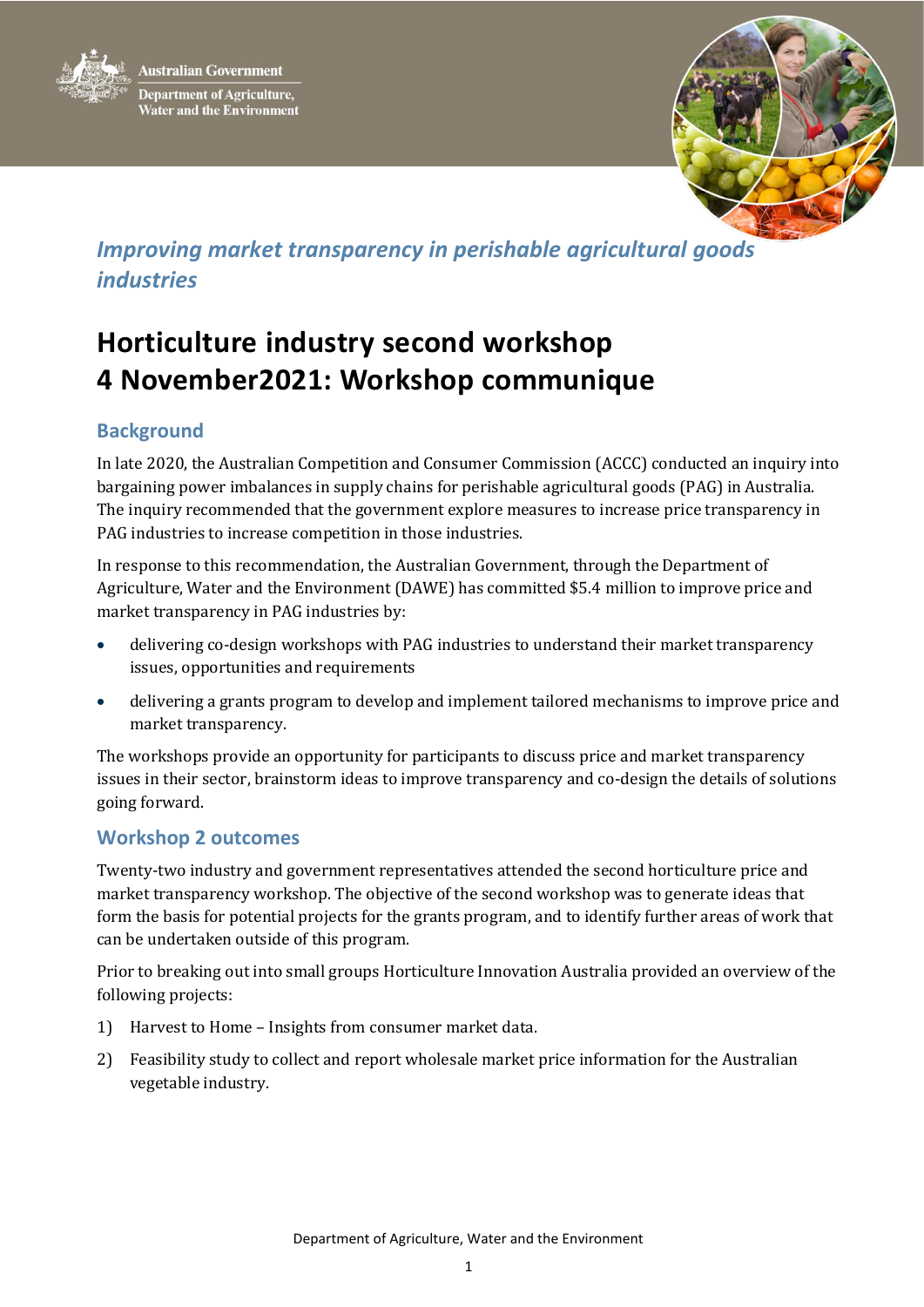Participants (Appendix A) worked in small groups on the following opportunities that were prioritised through a poll available to participants after the first workshop. This poll was open from 25 – 29 October.

- 1) Technology to capture, analyse and report accurate and timely data
- 2) Education campaign on using market information
- 3) Mapping the supply chain and drivers/influences at each point.

Participants were placed into working groups, with the aim of generating ideas for potential projects. The whole group then came together to consider each idea including purpose, details, stakeholders, risks and benefits and next steps. Groups presented to each other to gather further input, look at next steps and prioritise which project should be progressed, for either application to grants funding during the first half of 2022, or for industry-led development.

Table 1 provides an overview of the potential projects that were prioritised by participants' votes.

At the end of the workshop, participants were asked to select their preferred project to be progressed either by industry or through a future government grant funding round. Participants nominated to add a fourth option, which was combining all projects due the similarity of their nature. The participants prioritised projects in the following order:

- 1) Tie all three projects into one project starting with feasibility study 43% (7 votes)
- 2) Education campaign and survey 31% (5 votes)
- 3) Technology real-time market data, trading platform 25% (4 votes)
- 4) Mapping across the supply chain 0% (0 votes)

#### **Next steps**

The next steps for the horticulture industry are to create a working group with representatives from across the supply chain, discuss and further map out the project concepts and then put a grants application together once the grants round opens. The first step for any project is to conduct a scoping study, with the project driven by industry.

Horticulture Innovation Australia has offered to work with key stakeholders to produce a plan on a page and collaborate with representatives who attended the workshops.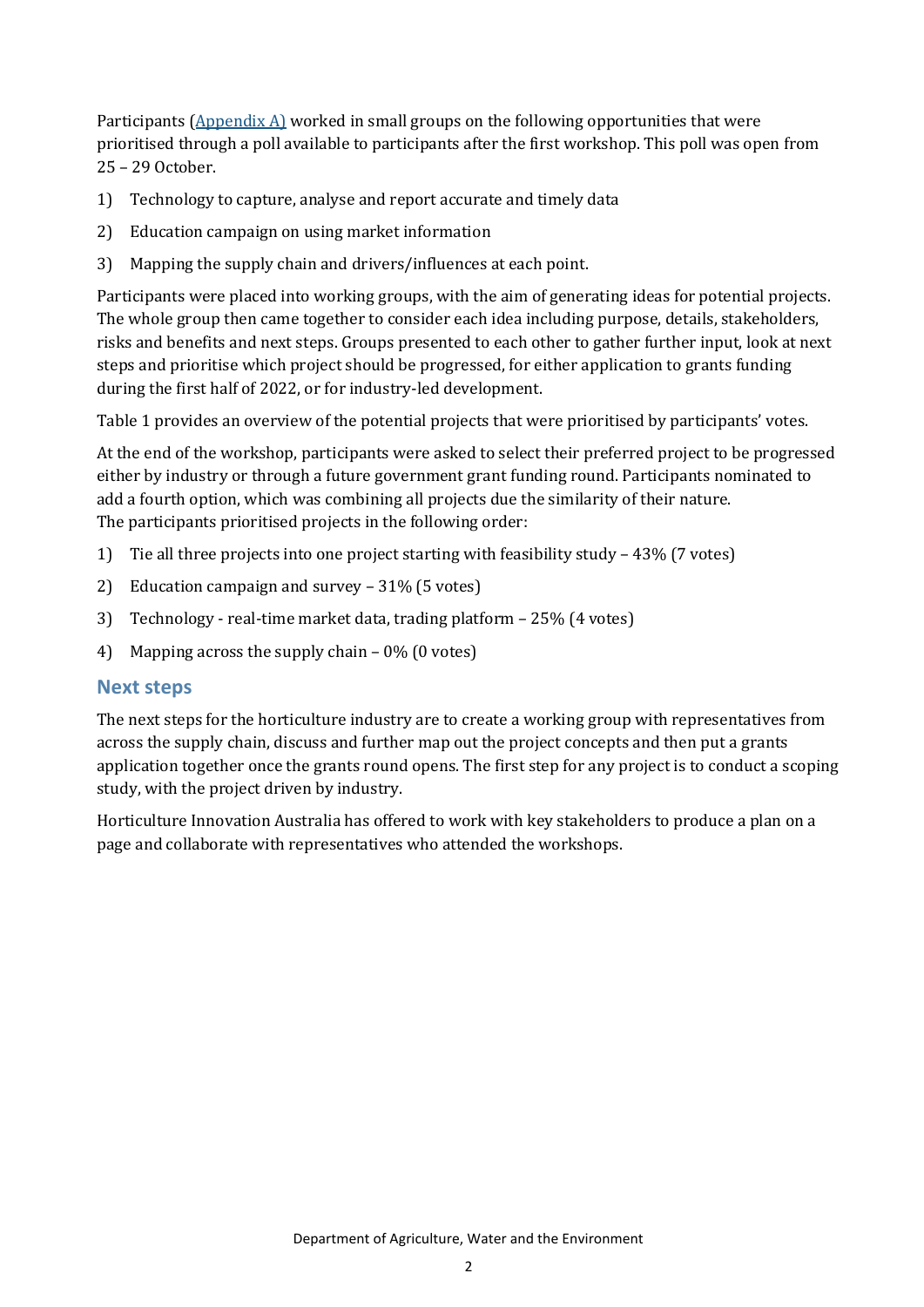#### **Table 1 – Potential projects**

| Project                                                                                                                                                                                                                                                                                                                                                                                                                                                                                                                                                                                                                           | <b>Scope and risks</b>                                                                                                                                                                                                                                                                                                                                                                                                                                                                                                                                                                                                                                                                                                                                                                                                                                                                                                                                                                                                                                                                                                                                                                                                                                                                                                                                                                                                                                                                                              | <b>Stakeholders and resourcing</b>                                                                                                                                                                                                                                                                                                                                                                                                                                                                                                                                                                                                                                                      | Next steps                                                                                    |
|-----------------------------------------------------------------------------------------------------------------------------------------------------------------------------------------------------------------------------------------------------------------------------------------------------------------------------------------------------------------------------------------------------------------------------------------------------------------------------------------------------------------------------------------------------------------------------------------------------------------------------------|---------------------------------------------------------------------------------------------------------------------------------------------------------------------------------------------------------------------------------------------------------------------------------------------------------------------------------------------------------------------------------------------------------------------------------------------------------------------------------------------------------------------------------------------------------------------------------------------------------------------------------------------------------------------------------------------------------------------------------------------------------------------------------------------------------------------------------------------------------------------------------------------------------------------------------------------------------------------------------------------------------------------------------------------------------------------------------------------------------------------------------------------------------------------------------------------------------------------------------------------------------------------------------------------------------------------------------------------------------------------------------------------------------------------------------------------------------------------------------------------------------------------|-----------------------------------------------------------------------------------------------------------------------------------------------------------------------------------------------------------------------------------------------------------------------------------------------------------------------------------------------------------------------------------------------------------------------------------------------------------------------------------------------------------------------------------------------------------------------------------------------------------------------------------------------------------------------------------------|-----------------------------------------------------------------------------------------------|
| Technology to capture, analyse<br>and report accurate and timely<br>data<br>Real time market data that will:<br>Improve Return on<br>Investment for growers<br>Assist in locating fair price<br>$\bullet$<br>through live data access<br>Benchmark pricing for<br>growers to demonstrate<br>their bottom line.<br>Provide information for<br>better decision making and<br>allow for short to medium<br>term planning decisions<br>Have flexibility to use the<br>right data for decisions as<br>different products have<br>different data requirements<br>Manage supply against<br>demand and avoid<br>oversupply in any market. | <b>Scope</b><br>A scoping exercise via a feasibility study - engaging<br>with industry - will help to determine what is<br>possible and identify the existing capabilities that can<br>be leveraged.<br>Considerations include:<br>Current yearly data reported quarterly<br>$\bullet$<br>Reduce the lag time in data reporting<br>$\bullet$<br>Data is currently captured with information<br>gathered from provided inputs rather than raw<br>data.<br>Live data will build trust by demonstrating that<br>trend data over time helps to build decision<br>making ability and will assist industry to<br>elevate its critical planning<br>Adding volumes to prices in current reporting<br>for which the sector needs to collect better data<br>Incorporation data that sits with credit services<br>within markets as clearing houses manage the<br>transactions.<br><b>Risks and mitigation strategies</b><br>Lack of engagement (continued engagement with<br>users and industry).<br>Clarity of information to frame scoping study (define<br>information needs/expectations from industry in<br>study).<br>Focus is heavily reliant on market credit services<br>(ensure multiple data sources are reviewed).<br>Trying too much and failing (narrow the focus of<br>study using phases: requirements of users; review<br>available sources).<br>Adoption and industry acceptance (able to evolve as<br>tool with users and build trust with users).<br>Playing the short game (clear strategy and roadmap). | <b>Stakeholders</b><br>The following stakeholders that need to be<br>considered for consultation and collaboration<br>include:<br>Growers/producers<br>$\bullet$<br>Market credit services<br>Market wholesalers<br>$\bullet$<br>Industry organisations and associations<br>Major retailers<br>$\bullet$<br>Exporters.<br>$\bullet$<br><b>Resourcing</b><br>Funding and resourcing will need to be costed for:<br>Sourcing data from market credit services<br>$\bullet$<br>(60-80%) and other data sources<br>Scoping service provider<br>$\bullet$<br>Commissioning a study through an<br>independent body<br>Establishing the right working group from<br>key industry stakeholders. | A feasibility study in the first<br>instance will map out the<br>requirements of the project. |

Department of Agriculture, Water and the Environment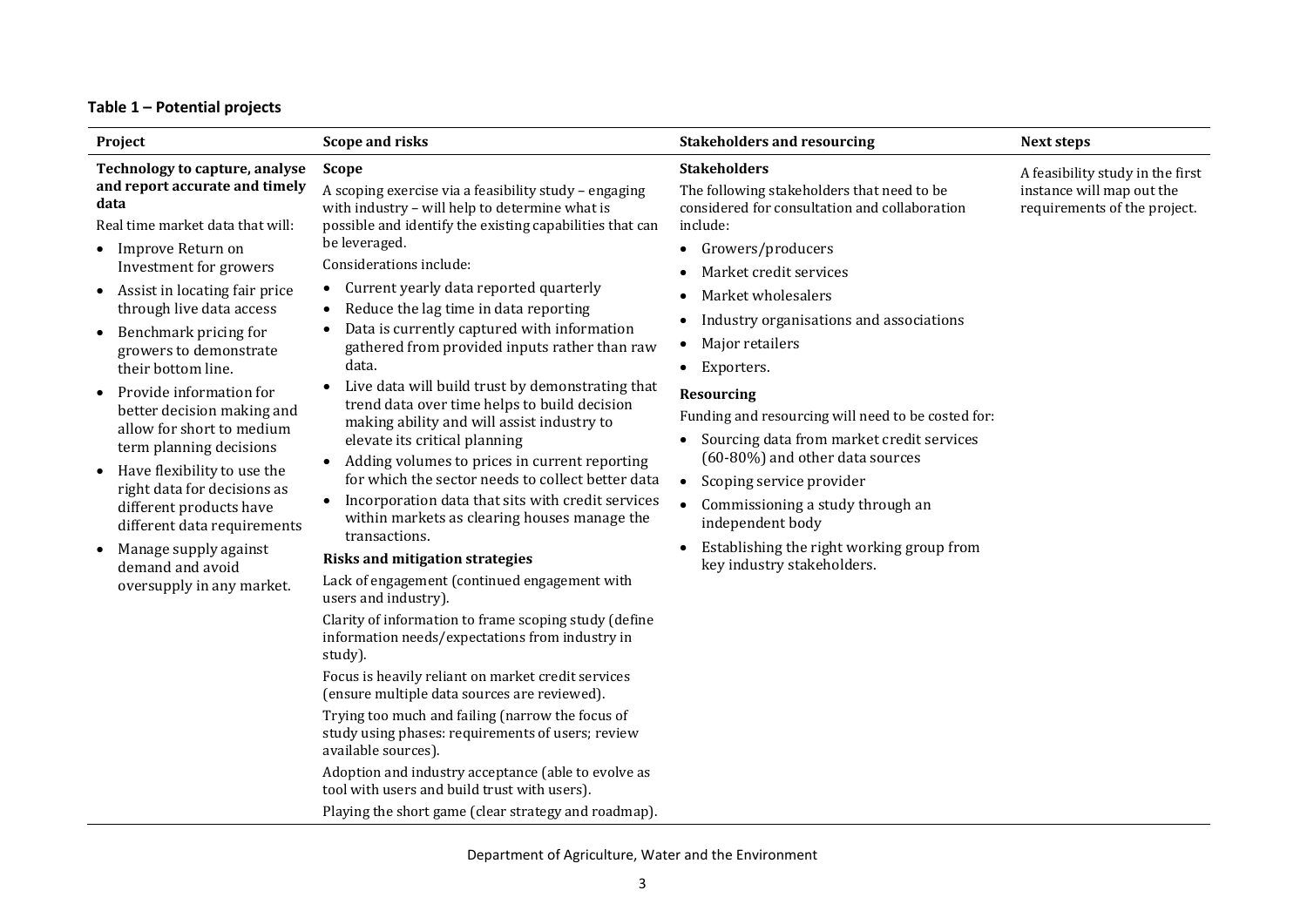|                                                                                                                                                                                                                                                                                                                                                                                                                                                                                                                                                                                                                                                                                                                                                                                                                                                      |                                                                                                                                                                                                                                                                                                                                                                                                                                                                                                                                                                                                                                                                                                                                                                                                                                                                                                                                                                                                                                                                                     | <b>Stakeholders and resourcing</b>                                                                                                                                                                                                                                                                                                                                                                                                                                                                                                                                                                                                                                                                                                                                                                             | <b>Next steps</b>                                                                                                                                                                         |
|------------------------------------------------------------------------------------------------------------------------------------------------------------------------------------------------------------------------------------------------------------------------------------------------------------------------------------------------------------------------------------------------------------------------------------------------------------------------------------------------------------------------------------------------------------------------------------------------------------------------------------------------------------------------------------------------------------------------------------------------------------------------------------------------------------------------------------------------------|-------------------------------------------------------------------------------------------------------------------------------------------------------------------------------------------------------------------------------------------------------------------------------------------------------------------------------------------------------------------------------------------------------------------------------------------------------------------------------------------------------------------------------------------------------------------------------------------------------------------------------------------------------------------------------------------------------------------------------------------------------------------------------------------------------------------------------------------------------------------------------------------------------------------------------------------------------------------------------------------------------------------------------------------------------------------------------------|----------------------------------------------------------------------------------------------------------------------------------------------------------------------------------------------------------------------------------------------------------------------------------------------------------------------------------------------------------------------------------------------------------------------------------------------------------------------------------------------------------------------------------------------------------------------------------------------------------------------------------------------------------------------------------------------------------------------------------------------------------------------------------------------------------------|-------------------------------------------------------------------------------------------------------------------------------------------------------------------------------------------|
| <b>Project</b><br><b>Education campaign on using</b><br>market information<br>Education campaign to drive<br>awareness of available market<br>information, enable practical<br>application of knowledge and<br>facilitate better business<br>decisions.<br>The project would have four<br>stages:<br>1) A needs analysis, which<br>could be done through<br>industry wide surveys to<br>identify gaps, demonstrate<br>reach and inform delivery<br>platforms.<br>Develop options to deliver<br>2)<br>the campaign and package<br>resources for the campaign.<br>Deliver the campaign<br>3)<br>through existing networks<br>and include development of<br>a toolbox of ideas that can<br>continue to be delivered<br>after the initial campaign.<br>Ongoing delivery of<br>4)<br>education by industry<br>organisations after the initial<br>campaign | <b>Scope and risks</b><br><b>Scope</b><br>The scope of this project would be developed via a<br>survey.<br>Considerations include:<br>Education on existing market information<br>$\bullet$<br>Business practices, for example, using the code<br>of conduct and contracts effectively<br>Consistent use of product standards<br>$\bullet$<br>Fundamentals of supply and demand.<br>Project delivery would leverage existing networks<br>and relationships, including industry liaison people,<br>regional associations and growers' groups, and<br>existing events and seminars, and using thought<br>leaders and industry champions respected by peers.<br><b>Risks and mitigation strategies</b><br>Survey is deficient due to insufficient reach,<br>underfunded, side-tracked by agendas, could lead to<br>wrong product being delivered (survey design and<br>delivery is critical: outsource survey design in<br>collaboration with industry).<br>Risk of overwhelming people with too much<br>information (leverage existing resources and<br>networks, prioritise topics). | <b>Stakeholders</b><br>Requires a coordinated approach led by<br>Horticulture Innovation Australia and peak bodies<br>as they hold much of the existing information and<br>have existing connections with regional groups.<br>Produce Marketing Australia and the Fresh<br>Markets Associations are key players, for their<br>networks and information.<br>State government agricultural departments will be<br>informed so they have awareness of the project.<br>Training providers such as Primary Industries<br>Education Foundation Australia and the Council of<br>Deans in Agriculture could potentially include the<br>training package in their existing curricula for farm<br>business courses.<br>The target audience is growers as a key beneficiary,<br>with value extending across supply chain, | The first step is to develop<br>the survey, engaging an<br>expert to design and deliver<br>it.<br>Horticulture Innovation<br>Australia and industry<br>bodies would lead this<br>project. |
|                                                                                                                                                                                                                                                                                                                                                                                                                                                                                                                                                                                                                                                                                                                                                                                                                                                      |                                                                                                                                                                                                                                                                                                                                                                                                                                                                                                                                                                                                                                                                                                                                                                                                                                                                                                                                                                                                                                                                                     | particularly to small business.<br><b>Resourcing</b><br>Funding would be required to:<br>Engage third party provider to develop<br>survey, coordinate and package up education<br>resources for delivery and develop options<br>on how to deliver                                                                                                                                                                                                                                                                                                                                                                                                                                                                                                                                                              |                                                                                                                                                                                           |
|                                                                                                                                                                                                                                                                                                                                                                                                                                                                                                                                                                                                                                                                                                                                                                                                                                                      | Lack of buy-in from constituents (industry<br>leadership; need peak bodies to get behind it).<br>Campaign stops when grant money runs out<br>(industry leadership, develop toolbox of ideas<br>including train the trainer).                                                                                                                                                                                                                                                                                                                                                                                                                                                                                                                                                                                                                                                                                                                                                                                                                                                        | Develop toolbox of ideas for ongoing<br>delivery.<br>Consultation with the following stakeholders<br>includes:<br>Collaboration with industry groups<br>Surveying industry to identify training needs<br>Peak bodies that have existing<br>communication programs, which could be<br>leveraged to provide ongoing delivery<br>Education providers that cater for farm<br>business courses.                                                                                                                                                                                                                                                                                                                                                                                                                     |                                                                                                                                                                                           |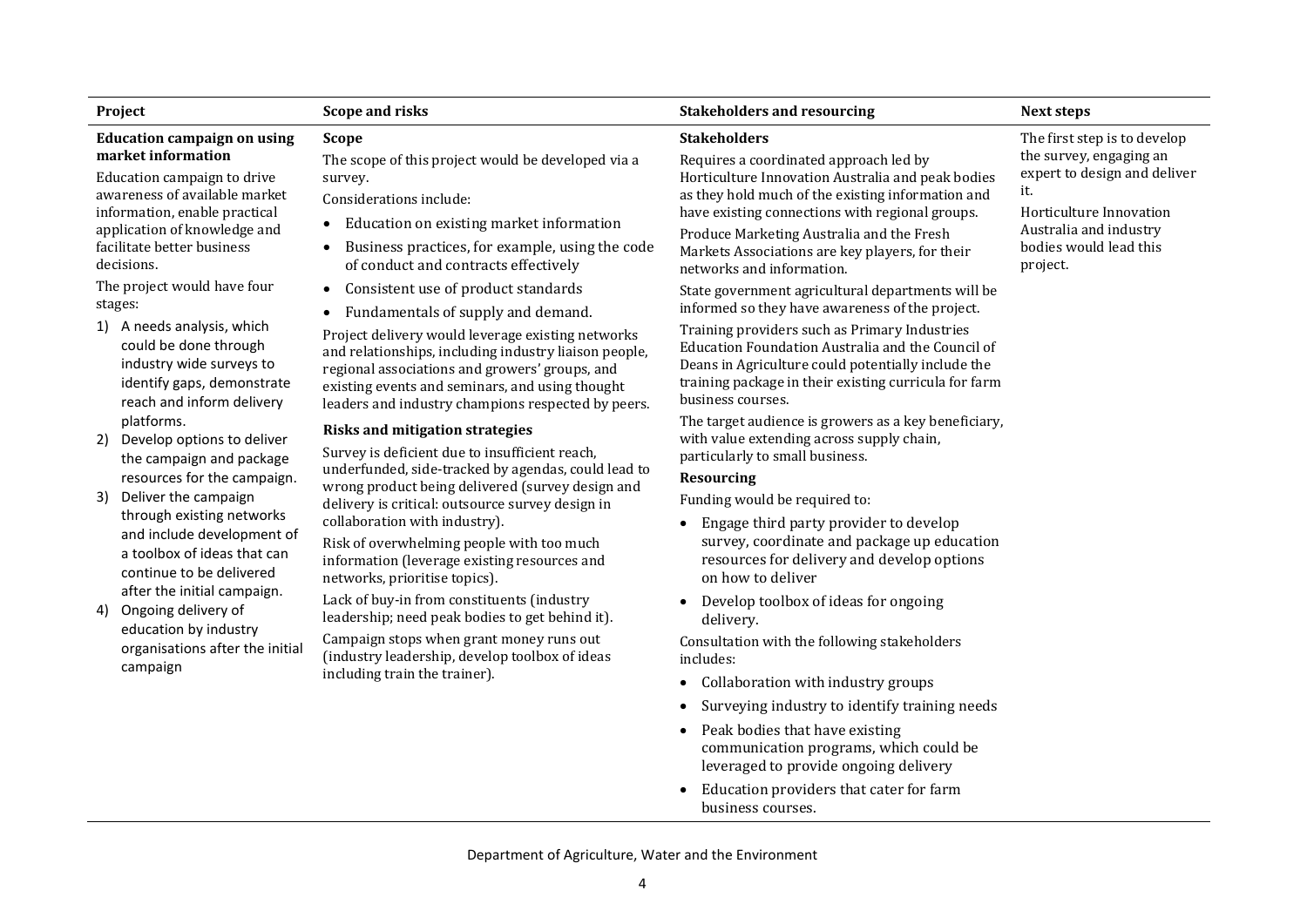Department of Agriculture, Water and the Environment